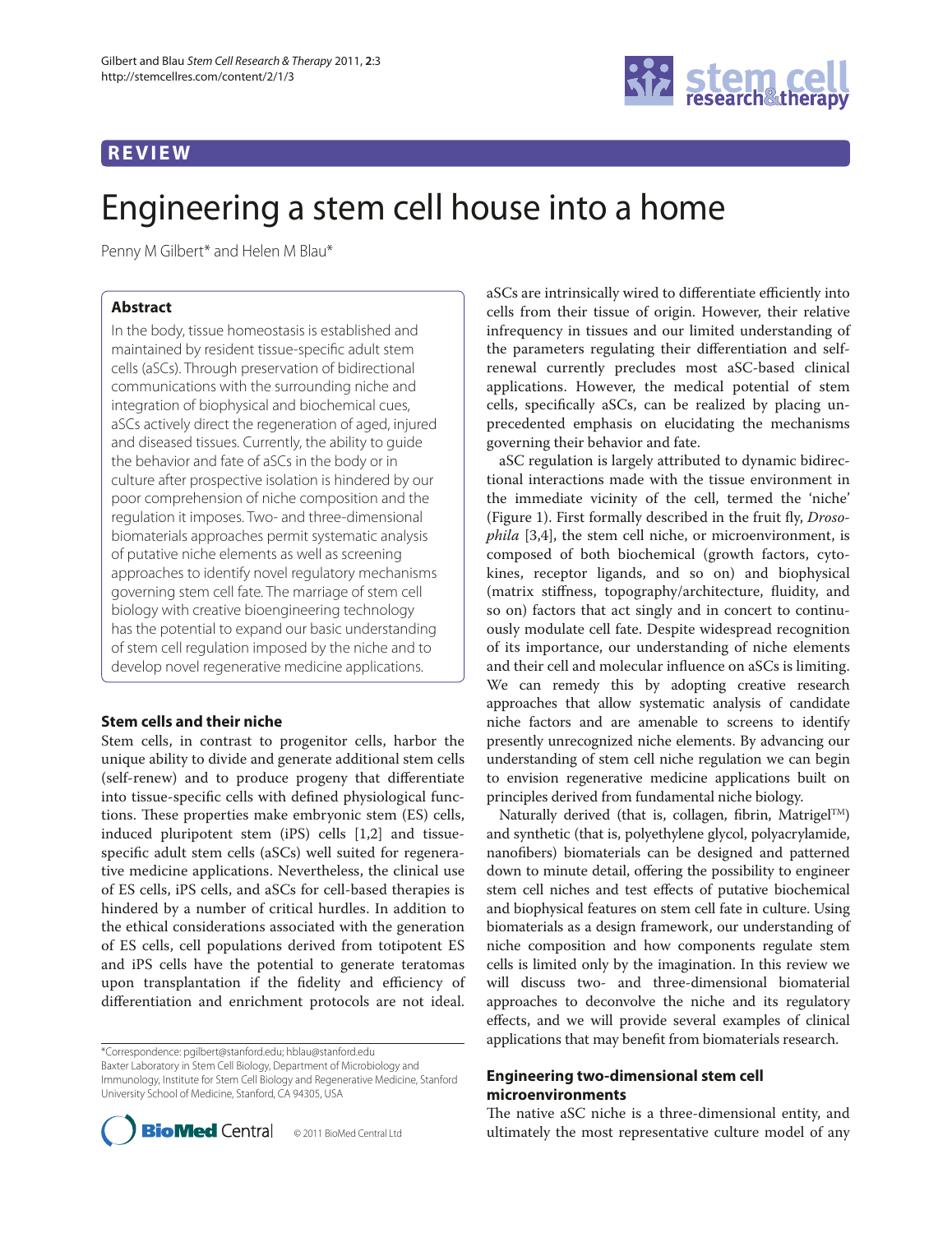

**Figure 1. The satellite cell niche.** Adult stem cells, such as skeletal muscle satellite cells, engage in bidirectional communication with the surrounding niche to maintain tissue homeostasis. Pax7 (green) expressing satellite cells receive direct biophysical and biochemical cues from the multinucleated (blue) skeletal muscle fibers (black) they sit on top of and the laminin (red) containing basement membrane with associated growth factors and cytokines surrounding each fiber and encasing the stem cell. This confocal image of a muscle crosssection further illustrates the architecture of the resting niche, which poses an additional level of regulation on stem cells.

tissue must reflect this detail. However, the effect of dimensionality on cells is complex to study and a means to do this has yet to be fully realized, making two-dimensional biomaterials approaches to deconstruct and study individual niche components particularly attractive. Extrinsic regulation of aSCs by niche elements - including cell-cell contact mediators, secreted signaling factors, extracellular matrix (ECM), substrate stiffness and topography, nutritional parameters  $(O_{2'}^{\dagger})$  nutrients), pH, temperature, fluid flow, mechanical stress (that is, cyclic strain) and even gravity - can all be probed in two-dimensions to generate a modular toolbox of stem cell regulation that can be used in future three-dimensional niche reconstruction [5]. While our focus here is extrinsic stem cell regulation, it should be noted that intrinsic regulation is fundamentally important and typically both intrinsic and extrinsic regulation act in concert to modulate cell behavior [6]. In this section we will discuss several niche parameters and the approaches used to probe them in two dimensions using examples from the literature.

#### **Exploring cell-cell interactions**

Tissue regeneration requires resident aSCs to survey the status of the microenvironment and respond appropriately when alterations resulting from aging, injury or disease are detected. In addition to changes incurred by the surrounding ECM or the influx of circulating factors from the vasculature, aSC behavior is guided through direct and indirect interactions with cells in close juxtaposition. Employing a biomaterials-based approach allows for fundamental insight into the spatial and temporal nature of aSC interactions with the surrounding support cells in the resting microenvironment and discovery of how those relationships change upon tissue insult.

Typically, co-culture of two or more cell types in a culture dish is used to study cell-cell interactions, though it is notoriously difficult to draw definitive conclusions about mechanism due to the complexity of the system. Rather than studying a heterogeneous mix of two cell types, clever biomaterials-based strategies were developed to generate isolated cell 'pairs'. Microfluidics technology [7] combined with patterning on polydimethylsiloxane (PDMS; a silicone polymer that can harden to a rubberlike material) to create an array of cell 'traps' and a threestep loading protocol, was used to create a grid containing hundreds of 'co-culture' replicates [8]. Spatially segregating the cell pairs enables the user to evaluate cell fate changes over time at the pair level. Physical isolation of two cell types can also be achieved using synthetic, polyethylene glycol (PEG) hydrogels or PDMS patterned with microwells [9-15]. Tunable PEG hydrogel provides the additional flexibility to interrogate cell pairs while altering additional microenvironmental parameters such as matrix rigidity and ECM/ligand identity, density or mode of presentation (that is, tethered or soluble). Importantly, these approaches are all amenable to highthroughput screening and time-lapse microscopy to assess co-culture effects on stem cell behavior and fate changes over time, such as division resulting in symmetric or asymmetric self-renewal, differentiation and changes in viability.

To investigate whether observed co-culture behaviors are contingent on the direct interaction of two cells or due to indirect paracrine effects, a co-culture approach utilizing two interlocking combs was developed [16]. In this paradigm each cell type is cultured on an individual silicon comb and cell behavior and fate are assessed while combs are interlocked or when separated at known micrometer scale distances. This biomaterials strategy can spatially resolve the distance of relevant cell-cell communications, but unlike the cell trap and microwell technology it is difficult to reliably study cell-cell interactions at the pair level and the approach is limited to adherent cell types.

#### **Elucidating cell-extracellular matrix communications**

In addition to cell-cell interactions, aSC fate is modified by interactions with the ECM. Upon injury and aging or during disease progression the matrix composition is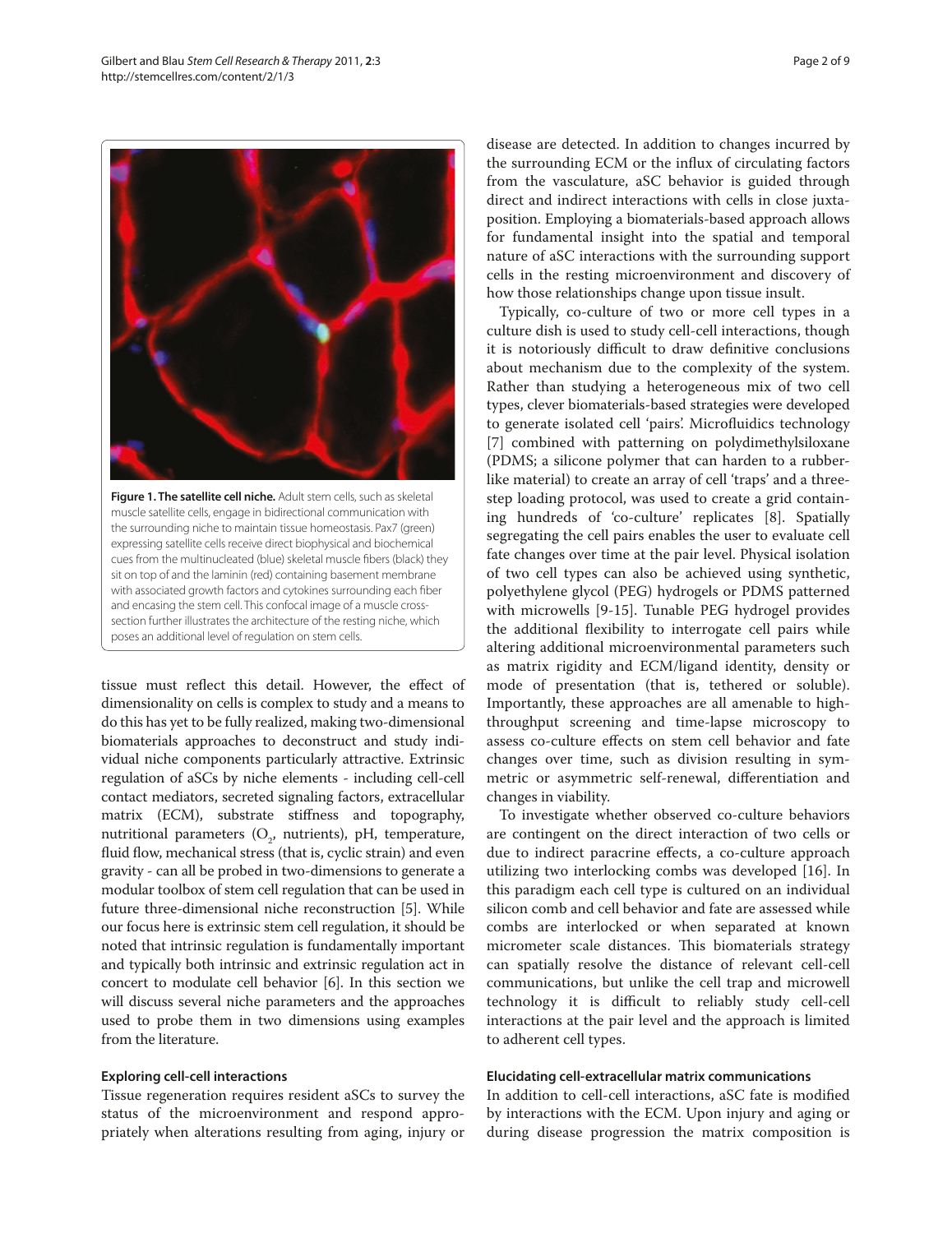dramatically altered, cryptic binding sites are exposed and aSCs can gain direct exposure to ECM ligands they were previously sheltered from. Identification of putative ECM ligands present in resting and activated tissue and their impact on aSC behavior and fate is enabled by recent advances utilizing robotic spotting to print single and combinations of ECM ligands as arrays and subsequently culture and follow the fate of exposed cells [17,18]. Using this type of unbiased throughput approach can greatly advance our basic understanding of cell regulation by the matrix in the niche as well as to provide a catalogue of matrix-mediated cellular outputs that can be used to direct stem cell fate.

Standard tissue culture protocols typically supplement growth factors and cytokines in the soluble media milieu, while in tissues these secreted morphogens are most commonly presented to cells tethered to the ECM [19]. Covalent attachment of secreted growth factors to biomaterial surfaces demonstrated improved stability of labile proteins and persistent signaling resulting in longterm maintenance of signaling without the requirement to supply additional protein [20-23]. In addition to protein stabilization, mode of ligand presentation (soluble versus tethered) was shown to have profoundly divergent effects on cell fate underlying the relevance of this distinction [20- 22,24,25]. Studies investigating ligand presentation and assessing how the mode of presentation influences cell fate promise not only to advance our basic understanding of aSC regulation, but also to aid researchers in the smart design of culture conditions to promote a desired fate.

As described above, the ECM can directly modulate aSC behavior in the niche through direct receptor-ligand interactions. In addition, the density, fiber alignment and porosity of the ECM can impart spatial influence over cells to dictate cell shape, an aspect which is progressively gaining needed attention [26]. For example, cells cultured on micropatterned ECM islands with the same ligand density but with different surface area generate distinct spreading phenotypes resulting in marked cell shapes (rounded versus spread), which impose impressive influence over cell viability  $[27]$ . More recently, the molecular mechanisms and signaling pathways driving cell shape-mediated effects on stem cell populations have been described [28,29]. Importantly, during wound healing and disease progression, tissues undergo profound alterations in the identity and organization of the ECM, whose cellular and molecular effects are a topic of intense investigation. Niche architectural effects confer a unique dimension of aSC regulation by the ECM and warrant greater focus by stem cell researchers.

#### **Investigating cell-matrix interplay**

Imagine pulling a string to turn on or off a lamp. Typically the string is attached to something stationary and stiff allowing you to generate resistance and activate the switch. Imagine instead that the string is attached to something soft like putty; the more you pull the string, the more the soft putty will stretch preventing force generation or activation of the light bulb. Adherent cells are constantly assessing their microenvironment by making contact with and pulling at the ECM. Cells pulling on adhesion ligands attached to a stiff as opposed to a soft matrix experience cytoskeletal reorganization resulting in distinct intracellular signaling that can profoundly alter cell fate [30-32]. Thus, the mechanical properties of the niche, a biophysical cue, add yet another level of regulation imposed by the ECM.

First demonstrated using immortalized cell lines [33], the ability of matrix stiffness to regulate cell fate is now widely accepted. In a groundbreaking study exploring the impact of substrate rigidity on stem cell fate, mesenchymal stem cells were shown to differentiate into bone, muscle or brain when cultured on polyacrylamide substrates mimicking the mechanical properties of each tissue [34]. Since then, a similar biomimetic approach to tune the culture substrate to the stiffness of the endogenous tissue has been used to encourage lineage-specific differentiation to additional multipotent stem cells, such as neural progenitors, and to culture ES and iPS cell colonies long term without loss of stemness in the absence of the fibroblast feeder layer [35-37]. Notably, soluble factors present in culture media typically act together with the culture matrix to regulate cell fate and these interactions should be considered when drawing conclusions. Also, in contrast to standard tissue culture plastic, porous matrices (polyacrylamide, PEG) permit diffusion of soluble molecules to both the apical and basal cell surfaces, and decoupling the effects of substrate stiffness from bidirectional diffusion is still a challenge.

Unlike ES and iPS cells, prospectively isolated aSCs, such as skeletal muscle satellite cells, are notoriously difficult to expand in culture due to their natural inclination to differentiate upon exposure to rigid tissue culture plastic [38]. Satellite cells were first identified by electron microscopy according to their anatomic location and described as a mononucleated cell that resides atop multinucleated postmitotic skeletal fibers and beneath a thin basement membrane (Figure 1) [39]. Despite the current knowledge that satellite cells are responsible for the remarkable ability of postnatal skeletal muscle tissue to regenerate in response to injury, aging and disease [38,40- 46], surprisingly little is known about the components of the niche or the extrinsic regulation imposed by the niche on satellite cell fate. However, recently developed strategies to prospectively isolate satellite cells to relatively high purity [38,41-46] in con junction with robust *in vivo* functional assays of muscle stem cell fate [9,46] render the satellite cell ready for interrogation in culture.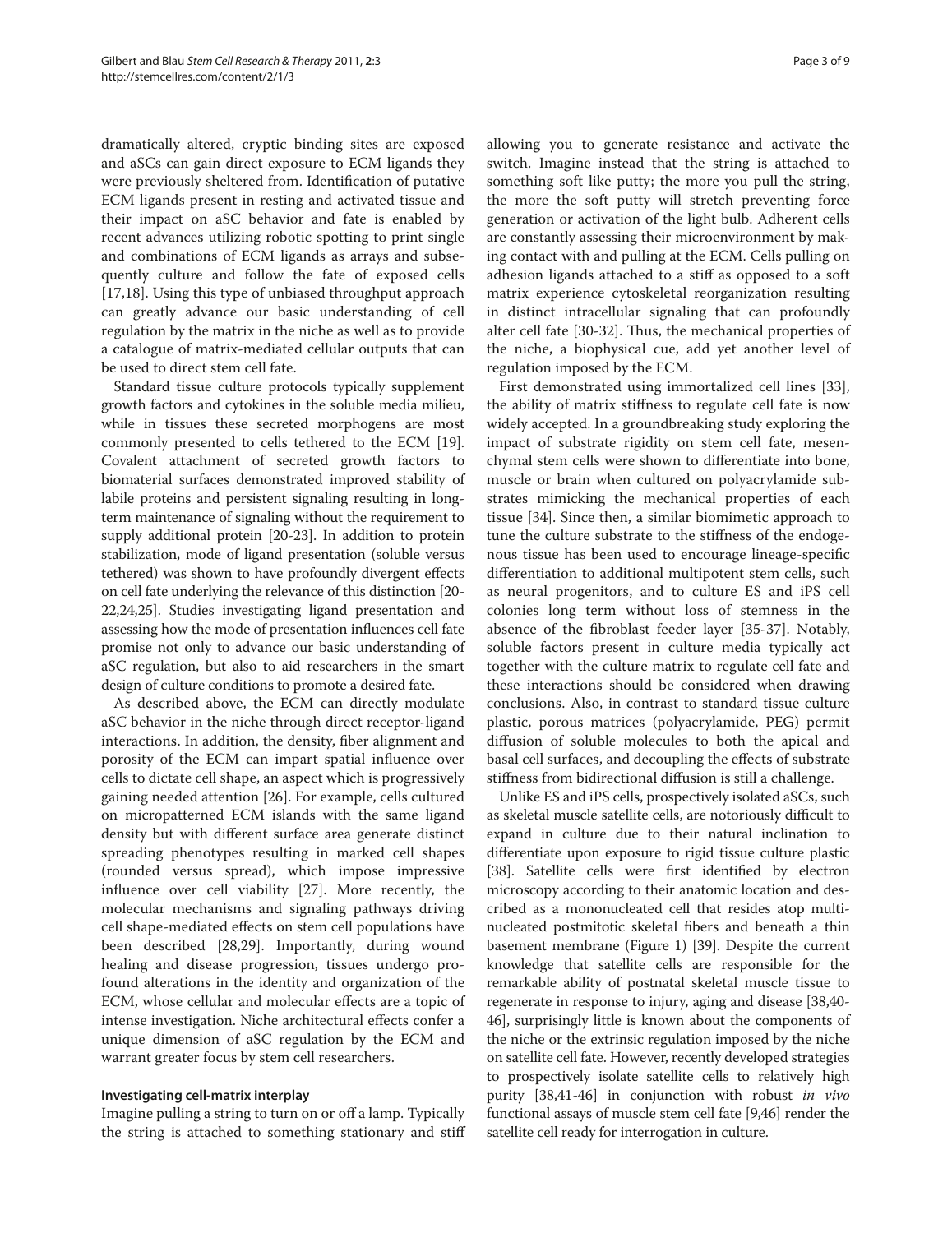

To investigate the role of matrix rigidity on satellite cell fate, freshly isolated and FACS (fluorescence activated cell sorting) enriched muscle stem cells (MuSCs) were cultured on PEG hydrogels with differing mechanical properties but constant ligand density [9]. Timelapse videos of MuSC clonal division within microwells were automatically analyzed using the Baxter algorithm and revealed improved survival when MuSCs were cultured on substrates that mimic the mechanical properties of skeletal muscle tissue. Noninvasive bioluminescence imaging of luciferase-expressing MuSCs transplanted intra muscularly into mice after culture on hydrogels of varied stiffness demonstrated that culture on a muscle biomimetic substrate provides the optimal condition to maintain 'stemness' long term (Figure 2). Further, an *in vivo* functional assay showed definitively that MuSCs cultured on pliant hydrogel could self-renew in culture while those propagated on plastic lost self-renewal potential in as few as 2 days. Critical to the conclusions drawn in these studies is the use of freshly isolated aSCs in combination with functional assays in mice to validate all culture observations; an experimental paradigm that sets the bar for future applications of biomaterial approaches to study stem cell fate.

In conclusion, two-dimensional biomaterial approaches are exceptionally well suited to study the cellular and molecular mechanisms governing stem cell fate regulation by the immediately opposing niche as well as the greater surrounding microenvironment. Tunable synthetic polymer platforms offer the flexibility to study stem cell fate in response to simple or complex combinations of putative niche parameters. In addition, these systems are highly amenable to time-lapse microscopy analysis and

with recently developed strategies to automatically analyze cell behavior and lineage relationships, it is now feasible to evaluate the vast amounts of data generated by such studies  $[9,11,47,48]$ . The success of two-dimensional biomaterials approaches to study stem cell regulation in culture is contingent on the availability of markers and/or behaviors that accurately predict stem cell fate *in vivo* [49]. Transgenic reporter animals used for prospective isolation of aSC populations can be used to dynamically assay stem cell fate in real time and are particularly advantageous. Without robust, simple readouts it is difficult to perform high-throughput analysis of aSC populations to screen for novel biochemical and biophysical features that regulate stem cell fate and further refine the resting, aged, injured and diseased niches. Nevertheless, by implementing two-dimensional biomaterials-based approaches to study aSC regulation, we are likely to expand our current diagnostic capabilities, enable *in vivo* modulation of aSC populations, and develop strategies to expand aSCs in culture for use in cell-based therapies.

## **Engineering three-dimensional stem cell microenvironments**

In contrast to two-dimensional tissue culture approaches, many aSCs are embedded within a complex, instructive three-dimensional matrix, often in intimate contact with additional cell types and in proximity to nutrient and oxygen-delivering vasculature. While two-dimensional approaches enable well controlled interrogation of single putative niche elements on cell fate, the focus of threedimensional tissue engineering is to reconstruct the complex architecture of stem cells within a threedimensional matrix to achieve a physiologically relevant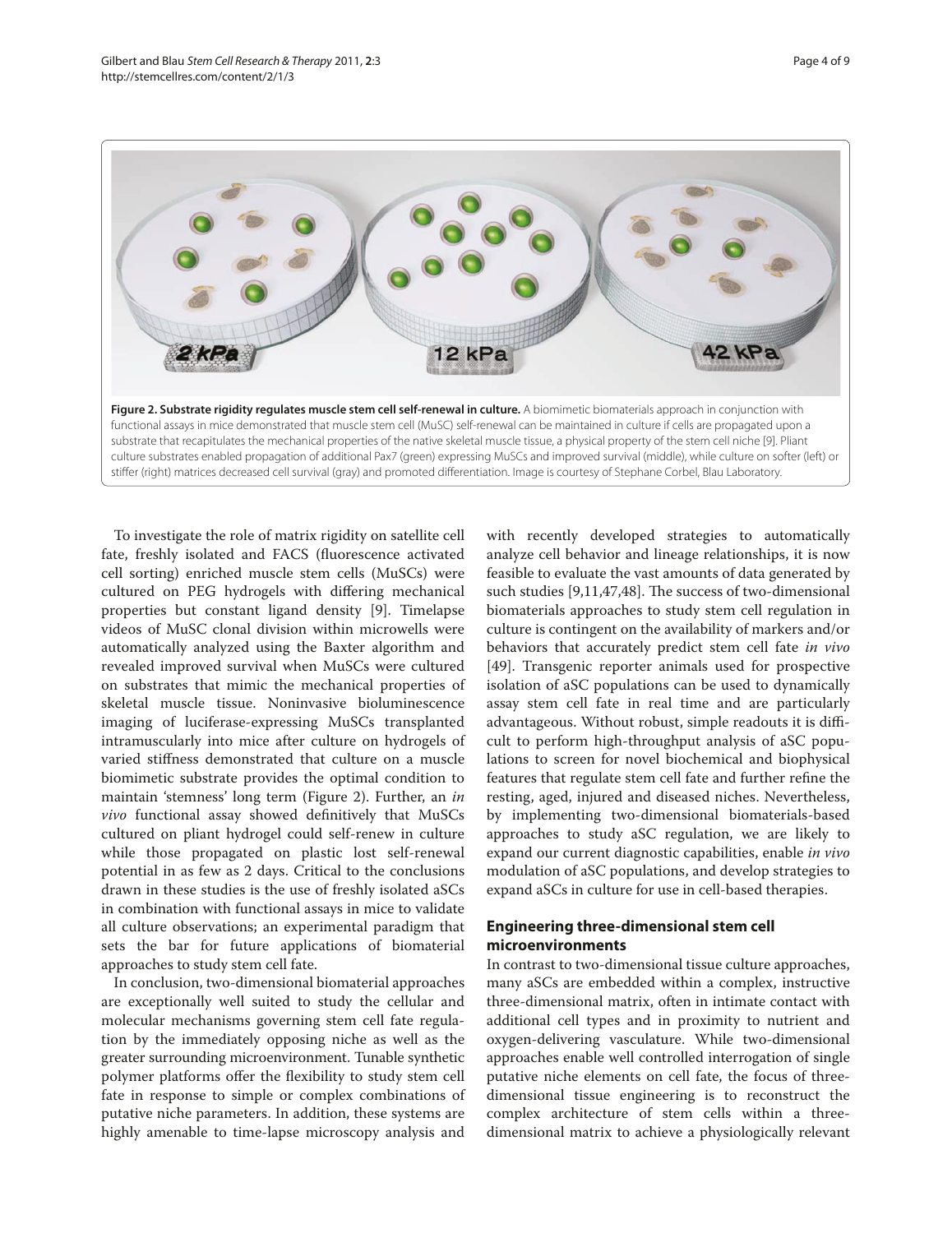structure. Of course, this goal is highly complicated, but by comparing to and extending the design principles established in two-dimensional studies, threedimensional material biology has the greatest potential to impact our understanding of *in vivo* tissue function. As there are several excellent reviews describing the current technical advances in the relatively nascent field of threedimensional tissue model generation [50-54], here we will focus on the challenges and potential of threedimensional matrix biology.

#### **Challenges of three-dimensional culture models**

Three-dimensional biomaterials to encapsulate stem cells and investigate niche-mediated effects come with a number of design challenges absent in two-dimensional culture that must be overcome prior to use of the materials by the biological community. A first design concern is the nutrient and oxygen requirements of fully encapsulated stem cells [55,56]. Hydrogel systems with the flexibility to optimize matrix porosity can easily meet this design challenge and provide adequate energy requirements to maintain viability. A second criterion to consider is the mechanism of polymer polymerization. While natural matrices and some synthetic polymer systems spontaneously interact over time to form a threedimensional network, other synthetic hydrogel matrices rely on chemical or photo-initiators to achieve polymer crosslinking and have potentially toxic effects on encapsulated cells. An additional challenge inherent to synthetic three-dimensional scaffolds is the need to design strategies permitting cell migration after encapsulation. This has been successfully achieved through incorporation of matrix metalloproteinase or other proteolytic cleavage sequences into the polymer sequence [57]. An added benefit of polymer design is the ability to design scaffolds that permit migration of specific cell types based on whether or not they secrete certain enzymes. A final design challenge is development of three-dimensional polymer matrices that permit independent tuning of biophysical and biochemical parameters allowing three-dimensional culture optimization on a cell type basis. Extending this to permit matrix tunability over time in a spatial and temporal manner has the potential to enable exquisite study of stem cell fate changes as they may occur during disease progression [58]. Through the careful design and thoughtful characterization of the parameters described above it is now possible to produce biomaterials that promote longterm survival, proliferation and differentiation of stem cells in three dimensions.

## **Establishing the effects of dimensionality**

One of the most exciting research areas enabled by threedimensional biomaterials technology is the ability to

determine the behavioral and molecular effects of dimensionality. While standard two-dimensional approaches essentially define the apical and basal surface of the cultured cells, three-dimensional culture provides a situation wherein the cell actively directs its own polarity. By comparing cell behavior in three dimensions to that in two dimensions it is feasible to probe the influence of dimensionality on cultured cells. However, it is critically important to consider the limitations of the system employed, asan observed effect could be due to a constraint in the culture system and not dimensionality *per se*. For example, a difference in cell behaviour or function may be confounded by a lack of appropriate growth factor and nutrient diffusion through threedimensional biomaterials. Culture systems designed to overcome this common diffusion barrier in the threedimensional culture setting are needed to draw meaningful conclusions about the effects of dimensionality on cell fate [59].

Recent studies exploring the effect of dimensionality on cell behavior and fate have revealed several surprising findings. For example, a comparison of breast tumor cells lacking or re-expressing *HOXA9*, a novel breast tumor suppressor gene, exhibited no difference in cell growth when assayed in two dimensions, but when the cells were embedded within a three-dimensional reconstituted basement membrane (mimicking the *in vivo* microenvironment) distinct differences in proliferation were observed [60]. These studies underscore the importance of studying cells in the context of a three-dimensional tissue-like structure in order to fully realize the effects of a genetic (intrinsic) alteration. Further, when reconstructing a three-dimensional stem cell microenvironment it should not be assumed that observations made in two dimensions will necessarily translate into a similar effect in three dimensions. Often additional tweaking of biophysical and biochemical parameters in three dimensions is necessary to optimize a desired stem cell behavior [19,36,61]. Arguably, one of the most interesting dimensionality-related discrepancies arose from studies on cell migration. Until now, models of cell migration were derived from two-dimensional studies of cell motility and led to an understanding that migration is intimately linked to the formation of distinct sites of cell attachment containing paxillin, vinculin, actin, focal adhesion kinase as well as other structural and signaling molecules necessary for focal adhesion formation and force generation. However, in three dimensions it was noted that migration occurs in the absence of distinct focal adhesion formation and the characteristic molecules observed in focal adhesion aggregates in two dimensions (paxillin, vinculin, and so on) were found diffusely localized throughout the cell during three-dimensional movement [62]. Similar comparisons of two-dimensional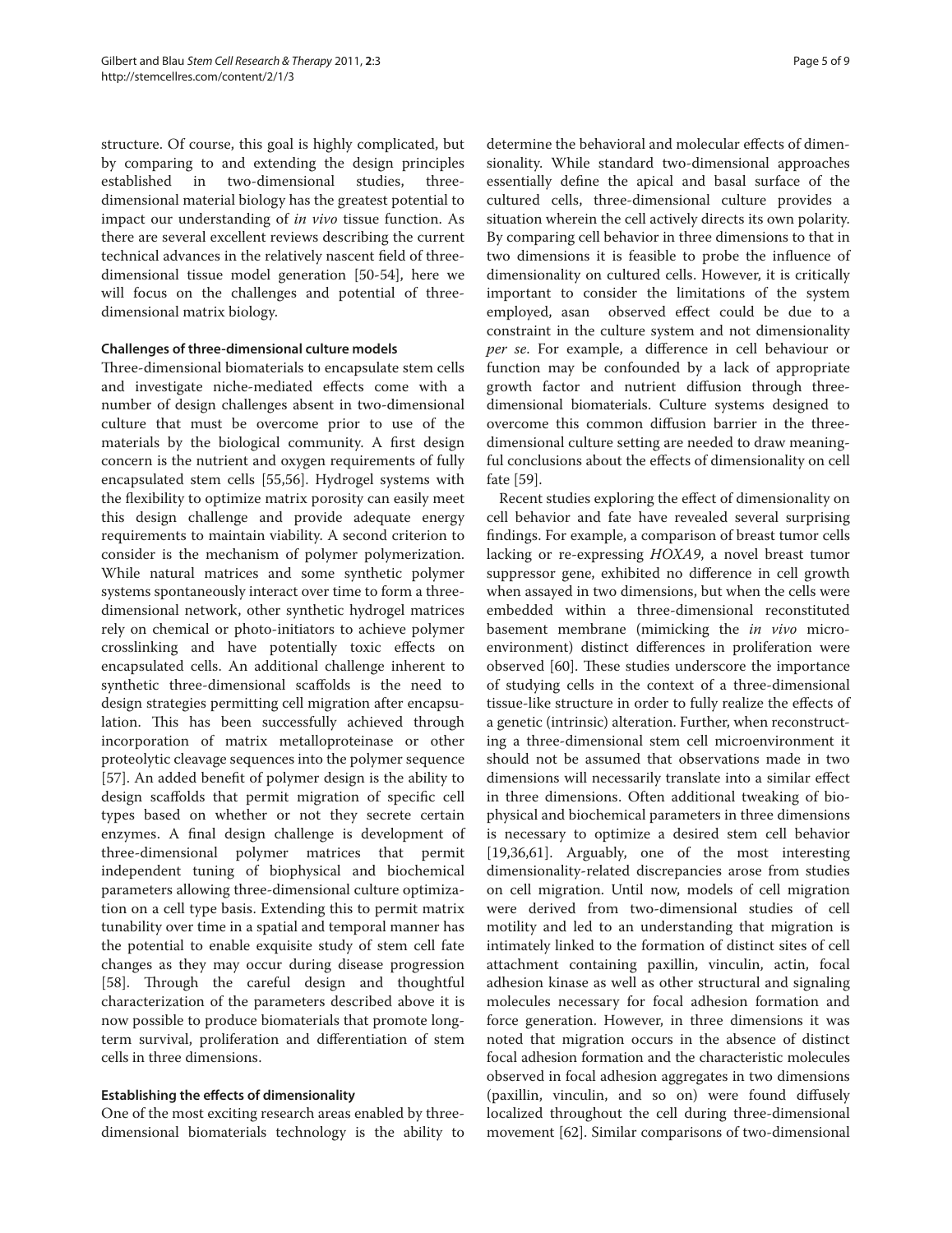behaviors in three-dimensional culture systems may reveal similar discrepancies and contribute to our understanding of how dimensionality regulates stem cells.

#### **Potential of three-dimensional matrix biology**

Three-dimensional biomaterials enable reconstruction of physiological models of tissue matrix scaffolds and their accompanying cell types in both homeostatic and disease states [19]. Not only can they be used to expand our basic knowledge of stem cell regulation by the microenvironment, but these models can also facilitate identification of therapeutics targeting the stem cell niche to treat aged, injured and diseased tissues. While it is unreasonable to expect three-dimensional models to mimic the native tissue down to molecular detail, by recapitulating certain fundamental physiological functions, such models can be used to study how perturbations to systems such as the human airway wall, the lung or liver effect specific functional outcomes to investigate the efficacy and mode of action of novel and currently prescribed medications [63-65]. In addition, these models can be used to test the toxicity of drugs intended for use in patients. Finally, three-dimensional biomaterials can be expected to play a substantial role in directing tissue regeneration or even act as replacement tissues as described in the following section.

## **Clinical translation of engineered microenvironments**

The integration of bioengineering approaches with stem cell biology has the potential to substantially change the practice of medicine as we know it today. While hematopoietic cell transplantation therapies have been used in the clinic for more than a decade to resolve blood malignancies, most solid tissues are precluded from treatment with cell-based therapies to regenerate defects and restore function. Several complicated factors lend to this discrepancy, but the lack of suitable strategies to expand isolated aSCs or to robustly differentiate ES or iPS cells into a single tissue-specific lineage is a major limitation to the progress of cell-based therapies. Using two-dimensional or three-dimensional biomaterials approaches, it is realistic to imagine that in the near future we will identify simple strategies based on smart design principles to expand aSCs and direct ES and iPS cell fate, enabling cell-based regenerative therapeutics.

After injury, or as result of aging or disease, the homeostatic microenvironment can undergo substantial remodeling and reconstruction and, consequently, render the environment ill-instructive for resident tissue-specific aSCs. For example, it is hypothesized that extrinsic changes to the satellite cell microenvironment prevent effective skeletal muscle regeneration rather than intrinsic changes to the satellite cell itself during aging [66]. As an alternative to cell based therapies, studies suggest that simply providing an instructive cell-free scaffold to artificially modify the microenvironment and direct the aSCs residing in tissue could prove useful to regenerate damaged tissue [67]. This approach was first developed and utilized in the repair of critical sized defects in bone through the use of allogeneic demineralized bone matrix, a US Food and Drug Administration approved product, and has now been extended to many other tissue types [68,69]. For example, cell-free scaffold-based strategies are already used in the clinic to repair open skin wounds on war victims [70]. By focusing on biochemical and biophysical parameters governing stem cell fate decisions (that is, directed migration, proliferation, differentiation, and so on), materials impregnated with signaling molecules designed for release in a temporally and spatially regulated manner are a viable option to modulate cell fate and promote repair over time within the intact patient [71].

Regenerative medicine using cell-free scaffolds relies on the patient's own cells to migrate into and repopulate the acellular scaffold (Figure 3). To overcome this potential challenge, strategies combining synthetic or natural matrices repopulated with cell types required for longterm function of the replacement tissue are being developed. For example, large cartilage defects resulting from injury or aging are notoriously difficult to repair. Use of a nanofibrous scaffold seeded with human mesenchymal stem cells (which evade the immune response) demonstrated the ability of a bioengineering approach to repair large cartilage defects in swine while restoring smooth cartilage at the surface and withstanding useassociated compression force [72]. Similarly, corneal function was restored in patients afflicted by debilitating burns using autologous limbal stem cells embedded in fibrin gels [73].

A major challenge in the clinic is the availability of donor tissue for transplantation into patients with critical organ failure. A tissue-engineering approach based upon the principle of designing stem cell microenvironments that incorporate the cell types, signaling cues and structure required for long-term physiological function and incorporation in a living patient has the potential to substantially reduce the current reliance on organ donors to provide tissues to patients in critical need. Though generation of functional three-dimensional organs is an extraordinary challenge, several research groups are actively pursuing this goal and the literature is already repleat with successes. To overcome the challenge of lost bladder function in young patients afflicted with disease rendering malfunction, researchers utilized a bioengineering approach to construct collagen scaffolds in the likeness of the human bladder. To ensure proper longterm function and to reduce the possibility of tissue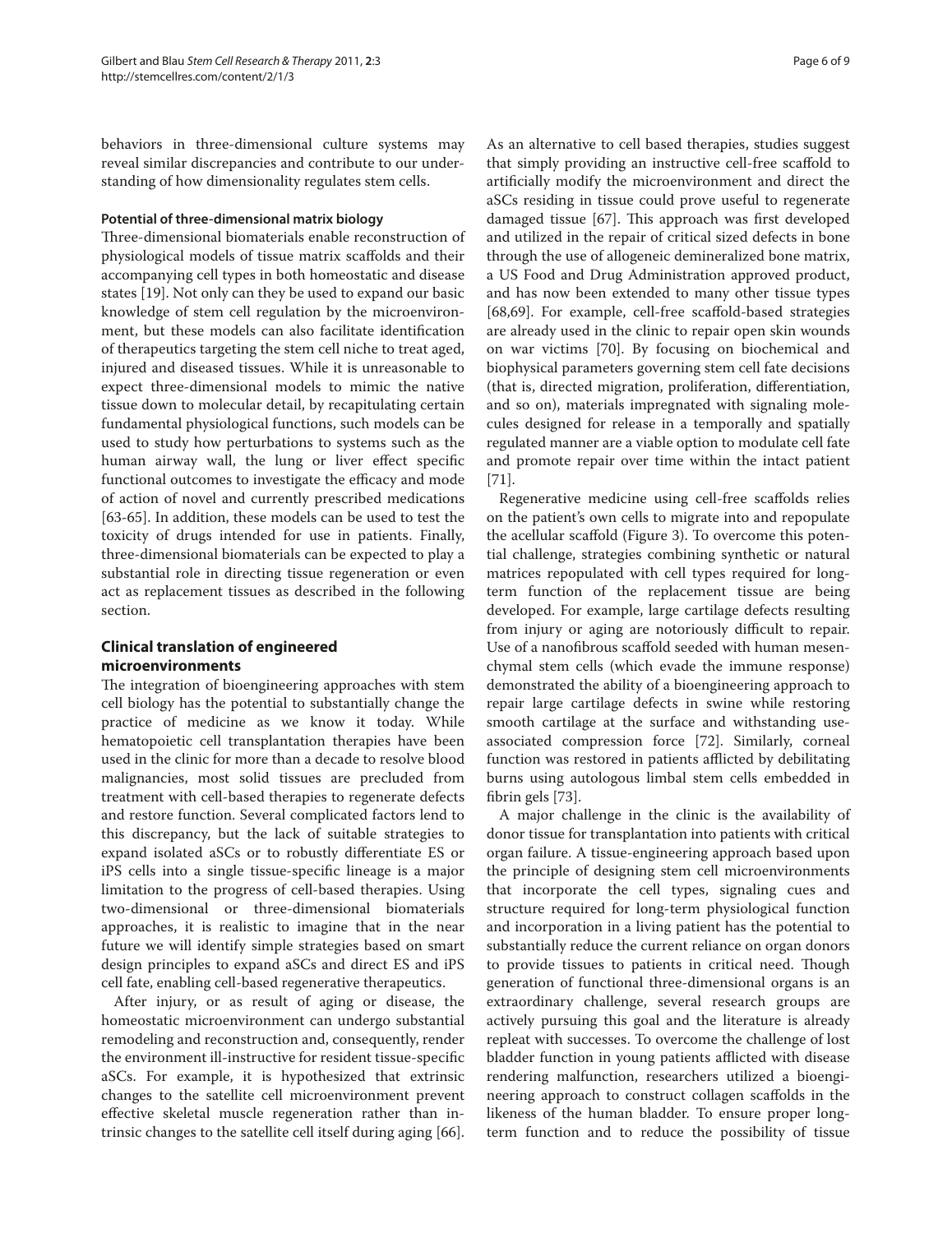

rejection, the engineered bladders were seeded with urothelial and muscle cells isolated from the patient prior to transplantation. Follow-up studies 2 years following transplantation concluded that the bioengineered bladders had not only maintained architecture, but were also still fully functional in the patient recipients [74]. Organ transplantation is typically accompanied by use of immune suppression treatment to reduce the incidence of immune rejection. To improve transplantation success, several researchers are adopting a bioengineering approach that entails decellularizing donor tissue (to remove the major histocompatibility complex (MHC) component) with a gentle, multistep detergent treatment that leaves the matrix scaffold intact and permits recolonization with patient derived cells. This approach has been used successfully to treat a patient suffering from bronchomalacia (loss of airway function). Transplant of a decellularized donor trachea repopulated with epithelial cells and chondrocytes from patient-derived mesenchymal stem cells led to successful long-term repair of the airway defect and restoration of mechanical properties [75]. Finally, a recent study demonstrated the possibility of using a bioengineering approach to construct corporal tissue to facilitate penile reconstruction. In a multistep, dynamic process the three-dimensional corporal tissue was engineered from a naturally derived collagen matrix reseeded with autologous cells and transplanted into rabbits with excised corpora. Amazingly, the bioengineered phallus was structurally similar to the native tissue and function was demonstrated by successful impregnation of female rabbits with the engineered tissue [76]. Together these examples exemplify the potential impact that material science will have on the treatment of human disease in the not so distant future.

## **Conclusion**

Both two-dimensional and three-dimensional biomaterials approaches are changing the way scientists think about the stem cell microenvironment and are providing strategies to regulate the fate of prospectively isolated stem cells in culture and of stem cells residing in intact tissues. More importantly, current biomaterials technologies and the inevitable future technological advances in the field provide a novel toolbox for stem cell biologists to investigate the impact of niche biochemical and biophysical properties in unprecedented ways. These engineering approaches can be extended to all prospectively isolated stem cell populations for the purpose of elucidating the mechanisms governing their regulation.

To accelerate the impact of biomaterials towards the treatment of human disease, it is essential to incorporate *in vivo* functional assays as a standard practice to validate observations made in culture. Furthermore, by placing more emphasis on human stem cells and their niche regulation, we can advance the translation of materialbased therapeutics from the bench to the bedside. Bioengineering approaches to study the stem cell microenvironment have the potential to revolutionize regenerative medicine by providing physicians with tools to regulate resident aSC behavior (that is, self-renewal, differentiation, migration) in patients, cells for cell-based therapies, and perhaps even bioengineered organs to replace defective tissues. Ultimately, the active collaboration of engineers, biologists, physicians, chemists, computational scientists and physicists towards the goal of understanding the niche, how it regulates stem cell fate and how it changes with aging, injury and disease will allow us to harness this knowledge and generate novel regenerative medicine therapeutics.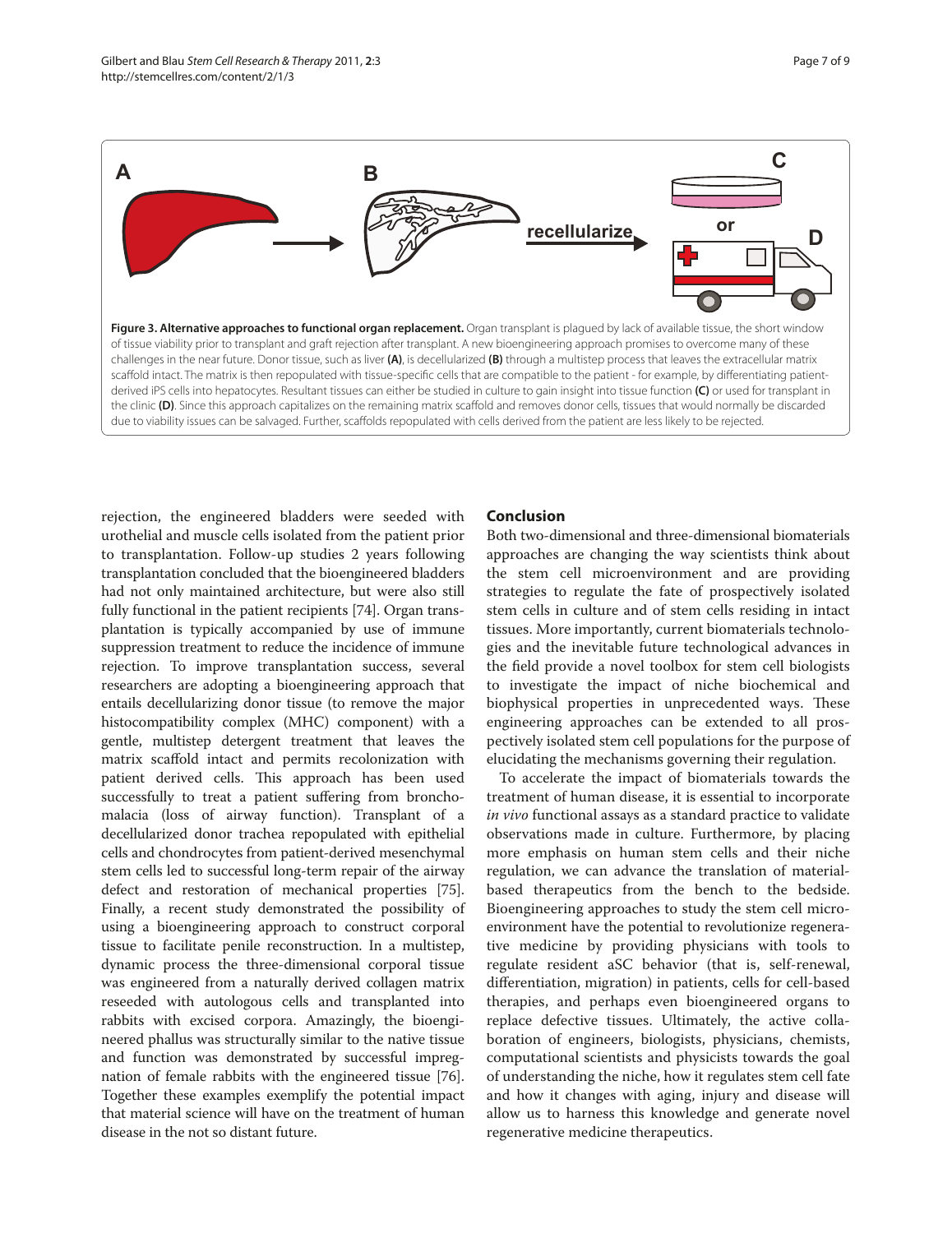#### **Abbreviations**

aSC, adult stem cell; ECM, extracellular matrix; ES, embryonic stem; iPS, induced pluripotent stem; MuSC, muscle stem cell; PDMS, polydimethylsiloxane; PEG, polyethylene glycol.

#### **Competing interests**

The authors declare that they have no competing interests.

#### **Authors' contributions**

PMG and HMB drafted, read and approved the final manuscript.

#### **Acknowledgements**

This work was supported by the following funding agencies: CIRM TG2-01159 and PHS CA09151 to PMG and NIH grants HL096113, AG009521, AG020961, U01-HL100397, JDRF 34-2008-623, MDA Grant 4320, LLS Grant TR6025-09, CIRM Grant RT1-01001, Stanford BioX Award IIP3-34, and the Baxter Foundation in Stem Cell Biology to HMB.

#### Published: 31 January 2011

#### **References**

- 1. Yamanaka S, Blau HM: Nuclear reprogramming to a pluripotent state by three approaches. Nature 2010, 465:704-712.
- Takahashi K, Yamanaka S: Induction of pluripotent stem cells from mouse embryonic and adult fibroblast cultures by defined factors. Cell 2006, 126:663-676.
- 3. Scadden DT: The stem-cell niche as an entity of action. Nature 2006, 441:1075-1079.
- 4. Morrison SJ, Spradling AC: Stem cells and niches: mechanisms that promote stem cell maintenance throughout life. Cell 2008, 132:598-611.
- 5. Yamada KM, Cukierman E: Modeling tissue morphogenesis and cancer in 3D. Cell 2007, 130:601-610.
- 6. Levental KR, Yu H, Kass L, Lakins JN, Egeblad M, Erler JT, Fong SF, Csiszar K, Giaccia A, Weninger W, Yamauchi M, Gasser DL, Weaver VM: Matrix crosslinking forces tumor progression by enhancing integrin signaling. Cell 2009, 139:891-906.
- 7. Whitesides GM: The origins and the future of microfluidics. Nature 2006, 442:368-373.
- 8. Skelley AM, Kirak O, Suh H, Jaenisch R, Voldman J: Microfluidic control of cell pairing and fusion. Nat Methods 2009, 6:147-152.
- 9. Gilbert PM, Havenstrite KL, Magnusson KE, Sacco A, Leonardi NA, Kraft P, Nguyen NK, Thrun S, Lutolf MP, Blau HM: Substrate elasticity regulates skeletal muscle stem cell self-renewal in culture. Science, 329:1078-1081.
- 10. Chin VI, Taupin P, Sanga S, Scheel J, Gage FH, Bhatia SN: Microfabricated platform for studying stem cell fates. Biotechnol Bioeng 2004, 88:399-415.
- 11. Dykstra B, Ramunas J, Kent D, McCaffrey L, Szumsky E, Kelly L, Farn K, Blaylock A, Eaves C, Jervis E: High-resolution video monitoring of hematopoietic stem cells cultured in single-cell arrays identifies new features of selfrenewal. Proc Natl Acad Sci U S A 2006, 103:8185-8190.
- 12. Khademhosseini A, Ferreira L, Blumling J 3rd, Yeh J, Karp JM, Fukuda J, Langer R: Co-culture of human embryonic stem cells with murine embryonic fibroblasts on microwell-patterned substrates. Biomaterials 2006, 27:5968-5977.
- 13. Karp JM, Yeh J, Eng G, Fukuda J, Blumling J, Suh KY, Cheng J, Mahdavi A, Borenstein J, Langer R, Khademhosseini A: Controlling size, shape and homogeneity of embryoid bodies using poly(ethylene glycol) microwells. Lab Chip 2007, 7:786-794.
- 14. Lutolf MP, Doyonnas R, Havenstrite K, Koleckar K, Blau HM: Perturbation of single hematopoietic stem cell fates in artificial niches. Integr Biol (Camb) 2009, 1:59-69.
- 15. Ungrin MD, Joshi C, Nica A, Bauwens C, Zandstra PW: Reproducible, ultra high-throughput formation of multicellular organization from single cell suspension-derived human embryonic stem cell aggregates. PLoS One 2008, 3:e1565.
- 16. Hui EE, Bhatia SN: Micromechanical control of cell-cell interactions. Proc Natl Acad Sci U S A 2007, 104:5722-5726.
- 17. Anderson DG, Levenberg S, Langer R: Nanoliter-scale synthesis of arrayed biomaterials and application to human embryonic stem cells. Nat Biotechnol 2004, 22:863-866.
- 18. LaBarge MA, Nelson CM, Villadsen R, Fridriksdottir A, Ruth JR, Stampfer MR, Petersen OW, Bissell MJ: Human mammary progenitor cell fate decisions

are products of interactions with combinatorial microenvironments. Integr Biol (Camb) 2009, 1:70-79.

- 19. Griffith LG, Swartz MA: Capturing complex 3D tissue physiology in vitro. Nat Rev Mol Cell Biol 2006, 7:211-224.
- 20. Alberti K, Davey RE, Onishi K, George S, Salchert K, Seib FP, Bornhäuser M, Pompe T, Nagy A, Werner C, Zandstra PW: Functional immobilization of signaling proteins enables control of stem cell fate. Nat Methods 2008, 5:645-650.
- 21. Nur EKA, Ahmed I, Kamal J, Babu AN, Schindler M, Meiners S: Covalently attached FGF-2 to three-dimensional polyamide nanofibrillar surfaces demonstrates enhanced biological stability and activity. Mol Cell Biochem 2008, 309:157-166.
- 22. Fan VH, Tamama K, Au A, Littrell R, Richardson LB, Wright JW, Wells A, Griffith LG: Tethered epidermal growth factor provides a survival advantage to mesenchymal stem cells. Stem Cells 2007, 25:1241-1251.
- 23. Mehta G, Williams CM, Alvarez L, Lesniewski M, Kamm RD, Griffith LG: Synergistic effects of tethered growth factors and adhesion ligands on DNA synthesis and function of primary hepatocytes cultured on soft synthetic hydrogels. Biomaterials 2010, 31:4657-4671.
- 24. Beckstead BL, Santosa DM, Giachelli CM: Mimicking cell-cell interactions at the biomaterial-cell interface for control of stem cell differentiation. J Biomed Mater Res A 2006, 79:94-103.
- 25. Suzuki T, Yokoyama Y, Kumano K, Takanashi M, Kozuma S, Takato T, Nakahata T, Nishikawa M, Sakano S, Kurokawa M, Ogawa S, Chiba S: Highly efficient ex vivo expansion of human hematopoietic stem cells using Delta1-Fc chimeric protein. Stem Cells 2006, 24:2456-2465.
- 26. Folkman J, Moscona A: Role of cell shape in growth control. Nature 1978, 273:345-349.
- 27. Chen CS, Mrksich M, Huang S, Whitesides GM, Ingber DE: Geometric control of cell life and death. Science 1997, 276:1425-1428.
- 28. Peerani R, Rao BM, Bauwens C, Yin T, Wood GA, Nagy A, Kumacheva E, Zandstra PW: Niche-mediated control of human embryonic stem cell self-renewal and differentiation. EMBO J 2007, 26:4744-4755
- 29. McBeath R, Pirone DM, Nelson CM, Bhadriraju K, Chen CS: Cell shape, cytoskeletal tension, and RhoA regulate stem cell lineage commitment. Dev Cell 2004, 6:483-495.
- 30. Mammoto T, Ingber DE: Mechanical control of tissue and organ development. Development, 137:1407-1420.
- 31. Discher DE, Mooney DJ, Zandstra PW: Growth factors, matrices, and forces combine and control stem cells. Science 2009, 324:1673-1677.
- 32. Guilak F, Cohen DM, Estes BT, Gimble JM, Liedtke W, Chen CS: Control of stem cell fate by physical interactions with the extracellular matrix. Cell Stem Cell 2009, 5:17-26.
- 33. Pelham RJ Jr, Wang Y: Cell locomotion and focal adhesions are regulated by substrate flexibility. Proc Natl Acad Sci U S A 1997, 94:13661-13665.
- Engler AJ, Sen S, Sweeney HL, Discher DE: Matrix elasticity directs stem cell lineage specification. Cell 2006, 126:677-689.
- 35. Georges PC, Miller WJ, Meaney DF, Sawyer ES, Janmey PA: Matrices with compliance comparable to that of brain tissue select neuronal over glial growth in mixed cortical cultures. Biophys J 2006, 90:3012-3018.
- 36. Saha K, Keung AJ, Irwin EF, Li Y, Little L, Schaffer DV, Healy KE: Substrate modulus directs neural stem cell behavior. Biophys J 2008, 95:4426-4438.
- 37. Mei Y, Saha K, Bogatyrev SR, Yang J, Hook AL, Kalcioglu ZI, Cho SW, Mitalipova M, Pyzocha N, Rojas F, Van Vliet KJ, Davies MC, Alexander MR, Langer R, Jaenisch R, Anderson DG: Combinatorial development of biomaterials for clonal growth of human pluripotent stem cells. Nat Mater, 9:768-778.
- 38. Montarras D, Morgan J, Collins C, Relaix F, Zaffran S, Cumano A, Partridge T, Buckingham M: Direct isolation of satellite cells for skeletal muscle regeneration. Science 2005, 309:2064-2067.
- 39. Mauro A: Satellite cell of skeletal muscle fibers. J Biophys Biochem Cytol 1961, 9:493-495.
- 40. Cornelison DD, Filla MS, Stanley HM, Rapraeger AC, Olwin BB: Syndecan-3 and syndecan-4 specifically mark skeletal muscle satellite cells and are implicated in satellite cell maintenance and muscle regeneration. Dev Biol 2001, 239:79-94.
- 41. Fukada S, Higuchi S, Segawa M, Koda K, Yamamoto Y, Tsujikawa K, Kohama Y, Uezumi A, Imamura M, Miyagoe-Suzuki Y, Takeda S, Yamamoto H: Purification and cell-surface marker characterization of quiescent satellite cells from murine skeletal muscle by a novel monoclonal antibody. Exp Cell Res 2004, 296:245-255.
- 42. Sherwood RI, Christensen JL, Conboy IM, Conboy MJ, Rando TA, Weissman IL,